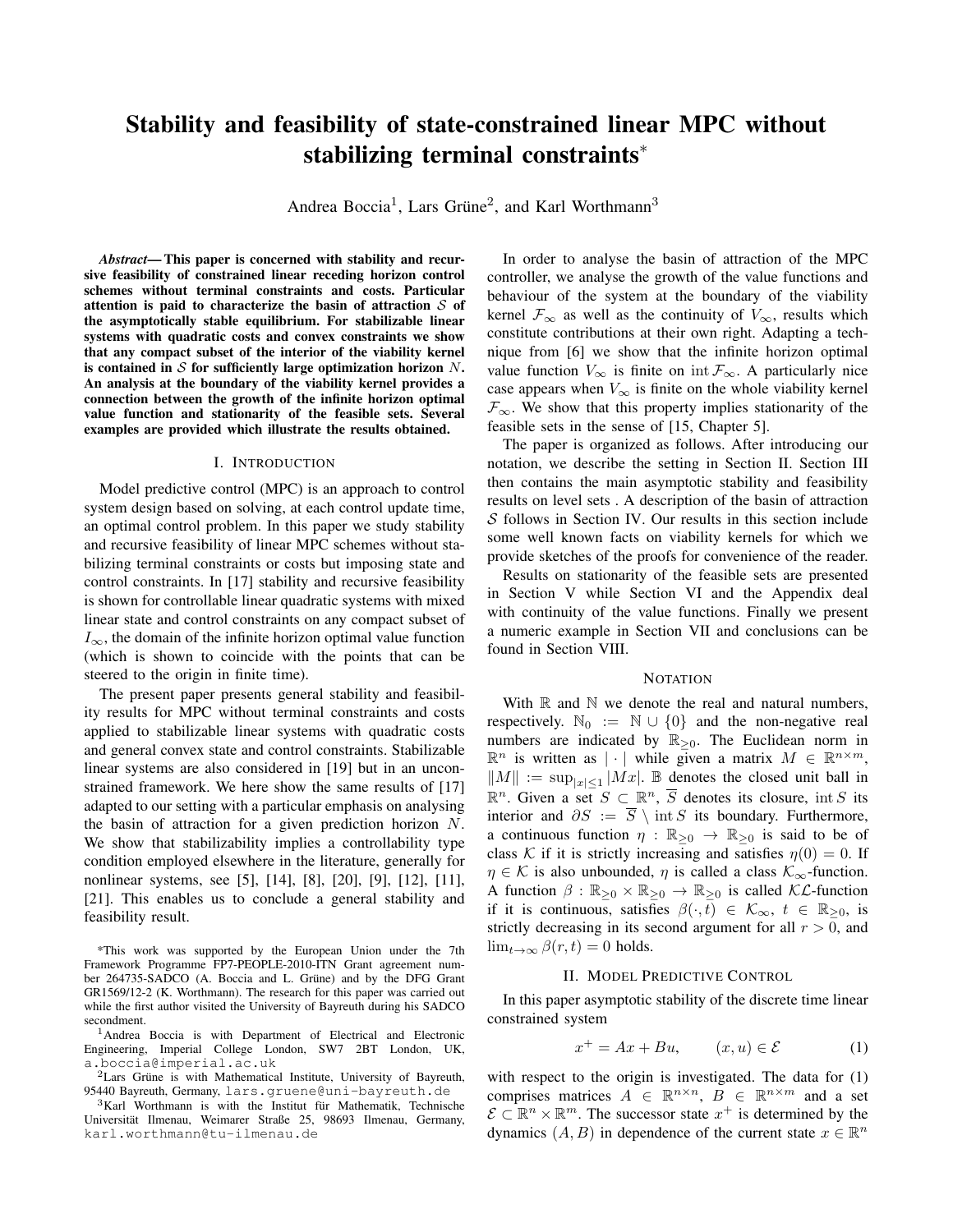and the control input  $u \in \mathbb{R}^m$ . The state trajectory emanating from initial state  $x_0$  and generated by the control sequence  $u = (u(k))_{k \in \mathbb{N}_0}$  is denoted by  $x_u(k; x_0)$ ,  $k \in \mathbb{N}_0$ . Here the trajectory  $x_u$  is defined iteratively by

$$
x_u(k+1; x_0) = Ax_u(k; x_0) + Bu(k)
$$
 and  $x_u(0; x_0) = x_0$ .

For a given set  $\mathcal{E}$ , the set of admissible states is given by the projection of the set  $\mathcal E$  onto the state space  $\mathbb R^n$ , i.e.

$$
X := \text{proj}_{\mathbb{R}^n}(\mathcal{E}) = \{x \in \mathbb{R}^n : \exists u \in \mathbb{R}^m \text{ s.t. } (x, u) \in \mathcal{E}\}.
$$

Furthermore, for a given admissible state  $x \in X$ , the control constraints can be represented by

$$
U(x) := \{ u \in \mathbb{R}^m : (x, u) \in \mathcal{E} \}.
$$

The constraints in (1) may equivalently be written as  $x \in X$ and  $u \in U(x)$  and we refer indistinctly to either formulations depending on our convenience. Two important concepts to be considered when dealing with constraints are feasibility and admissibility.

*Definition 1 (Admissibility and Feasibility):* A sequence of control values  $u = (u(0), u(1), \ldots, u(N-1))$  is called *admissible* for  $x_0 \in X$  and  $N \in \mathbb{N} \cup \{\infty\}$ , if the conditions

$$
(x_u(k; x_0), u(k)) \in \mathcal{E} \quad \text{and} \quad x_u(N; x_0) \in X
$$

hold for all  $k \in \{0, 1, \ldots, N-1\}$ . The set of all admissible control sequences of length N is denoted by  $\mathcal{U}^{N}(x_0)$ . The *feasible set* for a horizon length  $N \in \mathbb{N} \cup \{\infty\}$  is defined as

$$
\mathcal{F}_N := \{ x \in X : \mathcal{U}^N(x) \neq \emptyset \}. \tag{2}
$$

The set  $\mathcal{F}_{\infty}$  is also called *viability kernel*.

Our goal is to find a static state feedback  $\mu : \mathbb{R}^n \to$  $\mathbb{R}^m$  which asymptotically stabilizes the system (1) on a set  $S \subseteq X$  containing the origin. This means that for any initial state  $x_0 \in S$  the closed loop trajectory  $x_\mu(k; x_0)$ ,  $k \in \mathbb{N}_0$ , generated by  $x_{\mu}(0; x_0) = x_0$  and

$$
x_{\mu}(k+1; x_0) = Ax_{\mu}(k; x_0) + B\mu(x_{\mu}(k; x_0))), \qquad (3)
$$

remains feasible, i.e.,  $(x_\mu(k; x_0), \mu(x_\mu(k; x_0))) \in \mathcal{E}$  holds for all  $k \in \mathbb{N}_0$ , and satisfies the estimate

$$
|x_{\mu}(k;x_0)-x^\star|\leq \beta(|x_0-x^\star|,k)\qquad \forall\ k\in\mathbb{N}_0
$$

for some  $\mathcal{KL}$ -function  $\beta$ . The basic assumption on the data of (1) needed to prove stability is as follows.

*Assumption 1:* The constraint set  $\mathcal{E}$  is convex, compact, and contains the origin  $(0, 0)$  in its interior. Furthermore, the linear system described by the pair  $(A, B)$  is stabilizable.

MPC offers an algorithmic procedure to accomplish the stabilization task where the feedback values  $\mu(x)$  are computed by solving optimal control problems. To this end, quadratic running costs  $\ell : \mathbb{R}^n \times \mathbb{R}^m \to \mathbb{R}_{\geq 0}$  specified by

$$
\ell(x, u) := (x^T u^T) \begin{pmatrix} Q & N \\ N^T & R \end{pmatrix} \begin{pmatrix} x \\ u \end{pmatrix}
$$
 (4)

with symmetric matrices  $Q \in \mathbb{R}^{n \times n}$ ,  $R \in \mathbb{R}^{m \times m}$  are defined. The costs  $\ell$  are assumed to satisfy

$$
\ell^{\star}(x) := \inf_{u \in \mathbb{R}^m} \ell(x, u) \ge \underline{\eta} |x|^2 \qquad \forall \ x \in X \tag{5}
$$

for some  $\eta \in \mathbb{R}_{>0}$ . This property is, e.g., satisfied if  $Q > 0$ (positive definite),  $N = 0$ , and  $R \ge 0$ . The corresponding cost function  $J_N : \mathbb{R}^n \times (\mathbb{R}^m)^N \to \mathbb{R}_{\geq 0}$  and optimal value function  $V_N : \mathbb{R}^n \to \mathbb{R}_{\geq 0} \cup \{+\infty\}$  are given by

$$
J_N(x, u) := \sum_{k=0}^{N-1} \ell(x_u(k; x), u(k)),
$$
  

$$
V_N(x) := \inf_{u \in U^N(x)} J(x, u)
$$

for  $N \in \mathbb{N} \cup \{\infty\}, x \in X$ , and  $u \in \mathcal{U}^{N}(x)$  with the convention  $V_N(x) = +\infty$  if  $x \notin X$  or  $\mathcal{U}^N(x) = \emptyset$ .

Fixing a finite prediction horizon (or optimization horizon) N and setting  $x_{\mu_N}(0; x_0) := x_0$ ,  $k := 0$ , the MPC loop is as follows:

1. Set  $x = x_{\mu_N}(k; x_0)$ , solve the optimal control problem

$$
\min_{u \in \mathcal{U}^N(x)} J_N(x, u)
$$

and denote a respective minimizing control sequence by  $u^* \in \mathcal{U}^N(x)$ .<sup>1</sup>

- 2. Define the MPC feedback value by  $\mu_N(x) := u^*(0)$ .
- 3. Compute  $x_{\mu_N}(k + 1; x_0)$  by (3) with  $\mu = \mu_N$ , set  $k := k + 1$  and go to 1.

This iteration yields a closed loop trajectory for the implicitly defined MPC feedback law  $\mu_N : X \to \mathbb{R}^m$ . A main obstacle to applicability of the MPC scheme described above concerns the feasibility of the MPC closed loop at each time step k, i.e.,  $U^N(x) \neq \emptyset$  at stage 1. The problem could be circumvented by incorporating suitable terminal constraints and costs in the optimal control problem to be solved in each MPC step. However, the construction of such stabilizing constraints might be challenging and can reduce the operating range of the MPC scheme, cf. [11, Chapter 8] and [16] for detailed discussions. In such cases, MPC without stabilizing constraints or costs can provide a valid alternative which is why we analyse this variant in this paper. Without stabilizing constraints, proving feasibility of the MPC algorithm in each step and asymptotic stability of the resulting closed loop poses a considerable challenge. Ideally we would like to find the maximal set  $S \subseteq X$  on which the MPC feedback law  $\mu_N$  asymptotically stabilizes (1) and the closed loop  $x_{\mu_N}(\cdot; x)$  remains feasible. Such set S is called *basin of attraction*. Observe that it is necessarily a subset of the following set

$$
I_{\infty} := \{ x \in X : \exists u \in \mathcal{U}^{\infty}(x) \text{ s.t. } \lim_{k \to \infty} x_u(k; x) = 0 \}
$$

comprising points  $x \in X$  that can be feasibly driven (open loop) to the origin. In order to characterize  $S$  we now introduce the following concepts of invariance. A set  $C \subseteq X$ is said to be (controlled) *forward invariant* or *viable* if, for each  $x \in \mathcal{C}$ , there exists  $u \in U(x)$  such that  $x^+ \in \mathcal{C}$ . Observe that every forward invariant set  $C \subseteq X$  satisfies the inclusion  $\mathcal{C} \subseteq \mathcal{F}_{\infty}$  and that the set of admissible states X is, in general,

<sup>&</sup>lt;sup>1</sup>Whenever  $\mathcal{U}^{N}(x) \neq \emptyset$ , existence of a minimizer  $u^{*} \in \mathcal{U}^{N}(x)$ satisfying  $J_N(x, u^*) = V_N(x)$  is assumed in order to avoid technical difficulties.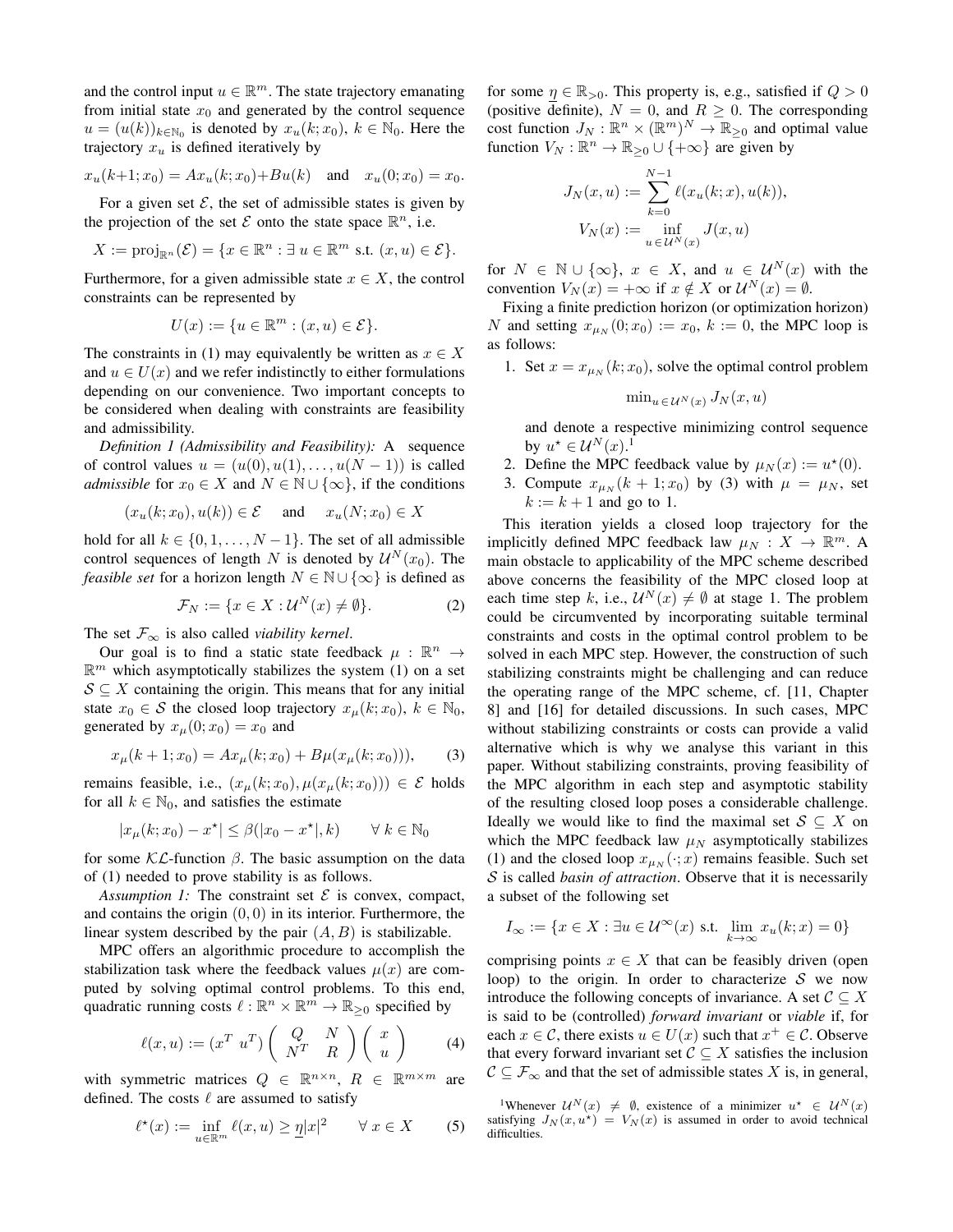much larger than the viability kernel  $\mathcal{F}_{\infty}$ . Methods which can be used in order to compute invariant sets can be found, e.g., in [4]. The set C is said to be *recursively feasible* if it is forward invariant with respect to the feedback law  $\mu_N$ , that is  $\mu_N(x) \in U(x)$  and  $Ax + B\mu_N(x) \in \mathcal{C}$  for all  $x \in \mathcal{C}$ .

## III. STABILITY ON LEVEL SETS

In this section we show that under Assumption 1 a prediction horizon length can be determined such that recursive feasibility and asymptotic stability of the MPC scheme proposed in the previous section is ensured. To this end, first a local bound on the optimal value function  $V_{\infty}$  is deduced which is then extended to arbitrary level sets. For a given horizon length  $N \in \mathbb{N} \cup \{\infty\}$  and a positive constant C the level set is defined as

$$
V_N^{-1}[0, C] := \{ x \in X : V_N(x) \le C \}.
$$

*Proposition 2:* Let Assumption 1 hold and consider system (1) with quadratic running costs as in (4). Then, there exists a neighbourhood  $\mathcal{N} \subseteq X$  of the origin and a constant  $\gamma \in \mathbb{R}_{>0}$  such that the following inequality holds

$$
V_{\infty}(x) \le \gamma \cdot \ell^{\star}(x) \qquad \forall \ x \in \mathcal{N}.
$$
 (6)

*Proof:* Since the origin is contained in the interior of the constraint set  $\mathcal E$  and the pair  $(A, B)$  is supposed to be stabilizable, a neighborhood  $N$  of the origin exists such that an LQR can be applied neglecting the constraints. Then, the solution  $P$  of the algebraic Riccati equation fulfills  $V_{\infty}(x_0) = x_0^T P x_0 \leq c |x_0|^2 \leq \gamma \cdot \ell^{\star}(x_0)$  on  $\mathcal N$  with  $\gamma := c\eta^{-1}$  where c is the maximal eigenvalue of P and  $\eta$  is defined in (5).

Condition (6) is used in the nonlinear MPC literature as a main assumption to prove stability cf. [20], [11]. It is referred in the literature as 'controllability' assumption. This stems from the fact that  $V_{\infty}(x) < C$  is equivalent to the system being asymptotically controllable to the origin sufficiently fast, since otherwise (5) would imply  $V_{\infty}(x) = \infty$ .

We next show that Condition (6) can be extended to hold on arbitrary level sets. This will in turn provide the desired stability and recursive feasibility properties.

*Proposition 3:* Let the assumptions of Proposition 2 be satisfied. Then for any  $N \in \mathbb{N}$  and  $C \in \mathbb{R}_{>0}$  we have that

$$
V_N(x) \le \beta \cdot \ell^{\star}(x) \qquad \forall \ x \in V_N^{-1}[0, C],
$$

for some constant  $\beta = \beta(C)$  independent of N. Furthermore the constant  $C$  can be chosen sufficiently large to satisfy  $V_N^{-1}[0, C] \supseteq \mathcal{N}$  for  $\mathcal{N}$  from Proposition 2.

*Proof:* Since the running costs satisfy (5), existence of the positive lower bound

$$
M := \inf_{x \in X \setminus \mathcal{N}} \ell^*(x) > 0 \tag{7}
$$

is ensured. Then, for every  $x \in V_N^{-1}[0, C] \setminus \mathcal{N}$ , the inequality

$$
V_N(x) \le C = \frac{C}{M} \cdot M \le \frac{C}{M} \cdot \ell^*(x)
$$

holds and the first part of the Proposition is proved since, when  $x \in \mathcal{N}$ ,  $V_{\infty}(x) \leq \gamma \cdot \ell^*(x)$  by Proposition 2. Observe

that the constant  $\beta = \beta(C, M, \gamma)$  only depends on the constant C and on the parameters in Inequality (6) and Condition (5). Choose  $C \in \mathbb{R}_{>0}$  to satisfy

$$
\sup_{x \in \mathcal{N}} \ell^{\star}(x) \le C/\gamma.
$$
 (8)

П

Such C exists since the costs  $\ell(\cdot)$  are quadratic. Then, since  $\mathcal N$  is bounded, the last assertion follows directly from

$$
\sup_{x \in \mathcal{N}} V_N(x) \le \gamma \cdot \sup_{x \in \mathcal{N}} \ell^*(x) \le C.
$$

We are ready to state our stability and feasibility result.

*Theorem 4:* Consider the same hypotheses and the resulting neighbourhood  $N$  as in Proposition 2. Take any positive real number  $C$  satisfying (8) and let  $M$  be defined as in (7). In addition, choose  $N_0 \in \mathbb{N}$  such that the inequalities

$$
C\left(\frac{\beta-1}{\beta}\right)^{N_0-1} < M \qquad \text{and} \qquad 1 - \alpha_{N_0} > 0 \quad (9)
$$

hold with  $\beta := \max\{C/M, \gamma\}$  and  $\alpha_N := \beta^2 \left(\frac{\beta - 1}{\beta}\right)^N$ . Then, for every  $N \ge N_0$  and every  $x \in V_N^{-1}[0, C]$ , we have

$$
V_N(Ax + B\mu_N(x)) \le V_N(x) - (1 - \alpha_N)\ell^*(x). \tag{10}
$$

In particular,  $V_N(\cdot)$  is a Lyapunov function on the recursively feasible set  $V_N^{-1}[0, C]$  which implies recursive feasibility and asymptotic stability of the MPC closed loop.

*Proof:* The proof follows from [5, Theorem 3] which in turn is based on ideas from [20]. Note that the assumed quadratic running cost in combination with Condition (5) imply existence of  $\mathcal{K}_{\infty}$ -functions  $\varrho_1, \varrho_2 : \mathbb{R}_{\geq 0} \to \mathbb{R}_{\geq 0}$ satisfying  $\rho_1(\|x\|) \leq \ell^*(x) \leq \rho_2(\|x\|)$  — an assumption needed in [5]. Observe that our results can be extended to general running

costs if Condition (6) and  $\varrho_1(\Vert x \Vert) \leq \ell^*(x) \leq \varrho_2(\Vert x \Vert)$  are verified.

#### IV. THE BASIN OF ATTRACTION

In this section we study the relations between the basin of attraction S,  $I_{\infty}$  and the viability kernel  $\mathcal{F}_{\infty}$ . By their definitions it is already known that

$$
\mathcal{S} \subseteq I_{\infty} \subseteq \mathcal{F}_{\infty}.
$$

It is interesting to understand under which conditions the reverse inclusions are also true. In general, without additional hypotheses, we have strict inclusions (as shown in Example 10). In order to investigate the possibility of equalities, let us recall the following characterization of the viability kernel  $\mathcal{F}_{\infty}$ .

*Proposition 5:* Consider the linear system (1) and let Assumption 1 be satisfied. Then the viability kernel  $\mathcal{F}_{\infty}$ , defined in (2), is a compact and convex set containing the origin in its interior. Furthermore if  $x \in \partial \mathcal{F}_{\infty}$ , every feasible trajectory will remain on the boundary  $\partial \mathcal{F}_{\infty}$  unless it touches  $\partial X.$ 

*Proof:* The claims of this proposition are known results in the literature especially related to results from viability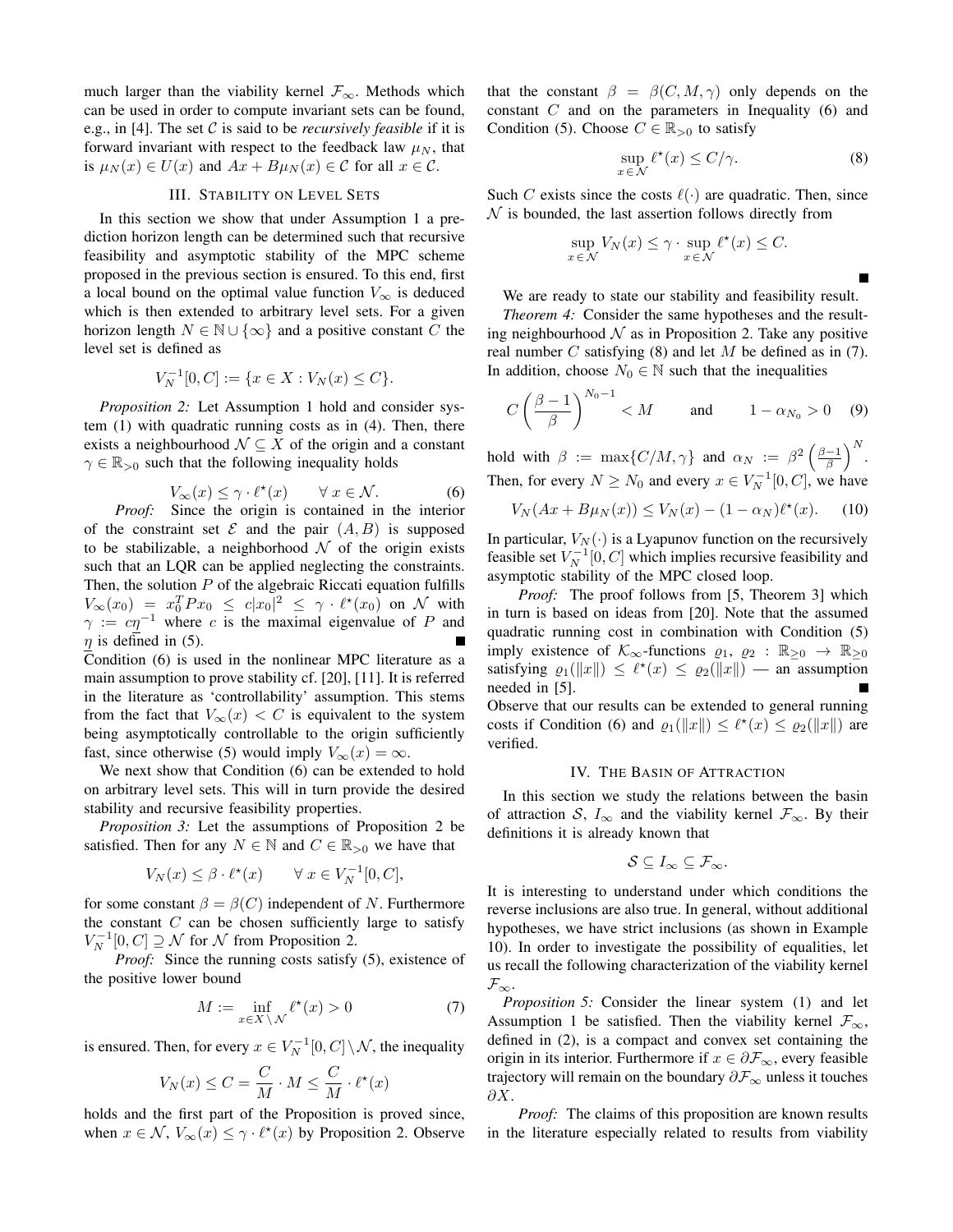theory, c.f. [2]. We provide an elementary proof for completeness. Since the pair  $(A, B)$  is stabilizable, a feedback law  $F \in \mathbb{R}^{m \times n}$  exists such that  $\rho(A+BF) < 1$  holds, i.e. all eigenvalues of the closed loop given by  $A+BF$  are contained in the interior of the unit circle, cf. [13]. As a consequence, constants  $C \geq 1$  and  $\sigma \in (0, 1)$  exist such that, for each state  $x_0 \in \mathbb{R}^n$ , the closed loop solution  $(x_F(k; x_0))_{k \in \mathbb{N}_0}$  satisfies

$$
|x_F(k; x_0)| \le ||(A + BF)^k|| |x_0| \le C\sigma^k |x_0| \quad \forall k \in \mathbb{N}_0.
$$

This shows that  $|(x_F(k; x_0), F x_F(k; x_0))| \leq C \sigma^k (||F|| +$ 1)| $x_0$ | holds. Recall that  $(0, 0) \in \text{int } \mathcal{E}$  by hypothesis. Therefore existence of an  $\varepsilon$ -ball  $\varepsilon \mathbb{B} \subseteq \mathcal{E}$  is ensured. Hence,  $(x_F(k; x_0), F x_F(k; x_0))$ ,  $k \in \mathbb{N}_0$ , is admissible, which implies  $x_0 \in \mathcal{F}_{\infty}$  for arbitrary  $x_0 \in \delta \mathbb{B}$  with  $C(\Vert F \Vert + 1)\delta \leq \varepsilon$ . This proves that  $\delta \mathbb{B} \subset \mathcal{F}_{\infty}$ .

Since  $\mathcal{F}_{\infty} \subseteq X$ , boundedness of  $\mathcal{E}$  implies boundedness of the viability kernel. Hence, in order for compactness to be proved it is sufficient to show that  $\mathcal{F}_{\infty} = cl\{\mathcal{F}_{\infty}\}.$ 

Take any  $x \in cl\{\mathcal{F}_{\infty}\}\)$ . By definition of closure we can find points  $x_i \in \mathcal{F}_{\infty}$  such that  $x_i \to x$  and by definition of  $\mathcal{F}_{\infty}$  we can find admissible controls  $u_i$  such that  $Ax_i +$  $Bu_i \in \mathcal{F}_{\infty}$  holds for every  $i \in \mathbb{N}$ . Now each pair  $(x_i, u_i)$ belongs to the compact set  $\mathcal E$  so that extracting a subsequence if necessary  $(x_i, u_i) \rightarrow (x, u) \in \mathcal{E}$ . But then by continuity  $Ax+Bu \in cl\{\mathcal{F}_{\infty}\}.$  This proves that for every  $x \in cl\{\mathcal{F}_{\infty}\},$ there exists  $u \in U(x)$  such that  $Ax + Bu \in cl\{\mathcal{F}_{\infty}\}\)$ , namely,  $cl{\mathcal{F}_{\infty}}$  is a forward invariant set. Therefore  $cl{\mathcal{F}_{\infty}} \subseteq \mathcal{F}_{\infty}$ which completes the argument since the reverse inclusion is obvious.

Convexity follows as a straightforward application of the definitions. Take  $x_1, x_2 \in \mathcal{F}_{\infty}$  and a convex combination  $\lambda x_1 + (1 - \lambda)x_2, \lambda \in [0,1]$ , of them. By definition there exist  $u_1 \in \mathcal{U}^{\infty}(x_1)$  and  $u_2 \in \mathcal{U}^{\infty}(x_2)$  such that  $(x_{u_1}(k; x_1), u_1(k)) \in \mathcal{E}$  and  $(x_{u_2}(k; x_2), u_2(k)) \in \mathcal{E}$  for every  $k \in \mathbb{N}_0$ . The linearity of the dynamics imply equality of  $\lambda x_{u_1}(k; x_1) + (1 - \lambda)x_{u_2}(k; x_2)$  and  $x_{\lambda u_1 + (1 - \lambda)u_2}(k; \lambda x_1 +$  $(1 - \lambda)x_2$ ). Hence, the result is a consequence of the convexity assumption on  $\mathcal{E}$ .

Finally the last assertion derives from the fact that  $\mathcal{F}_{\infty}$  is the maximal forward invariant set. If there were a control  $u \in U(x)$  for  $x \in \partial \mathcal{F}_{\infty} \setminus \partial X$  such that  $Ax + Bu \in \text{int } \mathcal{F}_{\infty}$ , then by continuity this would be true on a neighbourhood of x making  $\mathcal{F}_{\infty}$  larger. For details we refer to [18]. Note that the continuous time arguments in [18] carry over to our discrete time setting since the discrete time systems we are considering are continuous in x.

The following proposition provides a first link between the sets  $\mathcal{F}_{\infty}$  and  $I_{\infty}$ . It provides a uniform bound for  $V_{\infty}$  on certain subsets of the interior of the viability kernel, a key ingredient in order to characterize the operating range of the MPC feedback law.

*Proposition 6:* Let Assumption 1 be satisfied for (1). Then, for each  $\lambda \in [0, 1)$  the optimal value function is uniformly bounded from above on  $\lambda \mathcal{F}_{\infty}$ , i.e., a constant  $M = M(\lambda) \in \mathbb{R}_{\geq 0}$  exists such that  $V_{\infty}(x) \leq M$  holds for all  $x \in \lambda \mathcal{F}_{\infty}$ .

*Proof:* Full details of the proof can be found in [5, Proposition 10]. It makes use of techniques developed in [6, Lemma 12]. A broad outline is as follows.

For every point  $x_0 \in \text{int } \mathcal{F}_{\infty}$  two trajectories can be generated. One uses stabilizability of the system and the other exploits viability of  $\mathcal{F}_{\infty}$ . Accordingly a feedback law  $F \in \mathbb{R}^{m \times n}$  exists such that the corresponding closed loop  $x_F^+ = (A + BF)x_F$  satisfies  $x_F(k; x) \rightarrow 0$  as  $k \rightarrow \infty$ . However, the pair  $(x_F, F x_F)$  may not satisfy the constraints while the second trajectory remains in  $\mathcal{F}_{\infty}$  for any time but may not approach the origin. The idea is to take a convex combination of these two trajectories and exploit linearity and convexity of the data to show that such a combination defines a feasible trajectory which converges to 0. When a sufficiently small neighbourhood of the origin is reached, the constraints can be neglected and the feedback law  $F$  is applied. This procedure yields a uniform bound for  $V_{\infty}$ . ■

Note that both properties in Assumption 1 are essential here. Simple examples can be constructed in which  $V_{\infty}$ is unbounded and discontinuous in the interior of  $\mathcal{F}_{\infty}$  if say  $\mathcal E$  is not convex or  $(A, B)$  is not stabilizable. Note also that according to Proposition 6 int  $\mathcal{F}_{\infty} \subseteq I_{\infty}$ , indeed  $I_{\infty}$  coincides with the domain of  $V_{\infty}$  as a straightforward adaptation of [17, Theorem 2] shows.

Another immediate consequence of Proposition 6 concerns stability and recursive feasibility on any compact set  $K \subseteq$ int  $\mathcal{F}_{\infty}$ . Indeed any such K satisfies  $K \subseteq \text{int } \lambda \mathcal{F}_{\infty}$  for some  $\lambda \in (0, 1)$ . By Proposition 6,  $V_{\infty}$  is bounded on a neighborhood of K and stability and recursive feasibility follows from Theorem 4. This leads to the following theorem.

*Theorem 7:* Assume the hypotheses of Proposition 6. Let  $K \subseteq \text{int } \mathcal{F}_{\infty}$  be a compact set. Then, a prediction horizon  $N_K \in \mathbb{N}$  exists such that, for each  $N \geq N_K$ , the MPC feedback law  $\mu_N$  asymptotically stabilizes the closed loop at the origin on a recursively feasible set  $S \supseteq K$ .

*Remark 8:* Theorem 7 corrects and improves [17, Theorem 7]. In [17] the authors allow compact sets  $K \subseteq I_{\infty}$ which may contain points at the boundary of  $\mathcal{F}_{\infty}$  and use arguments which exploit continuity of the value function on such sets  $K$ . As we show in Example 18 continuity of the value function may not be satisfied at the boundary of  $\mathcal{F}_{\infty}$ .

[5, Example 14] illustrates that the required prediction horizon may grow rapidly for initial values approaching the boundary of the viability kernel.

## V. STATIONARITY OF FEASIBLE SETS

In the preceding section we considered the stabilization task for arbitrary compact sets contained in the interior of the viability kernel  $\mathcal{F}_{\infty}$ . Particularly, it follows from Theorem 4 that for each sufficiently large  $N$  MPC will yield asymptotic stability with the basin of attraction  $S$  containing the *whole* viability kernel  $\mathcal{F}_{\infty}$  if sup  $V_{\infty}(\mathcal{F}_{\infty})$  is finite. In this section we show that this property implies stationarity of the feasible sets  $\mathcal{F}_N$ .

We say that the feasible sets  $\mathcal{F}_N$  become *stationary*, if there exists  $N_0 \in \mathbb{N}$  with  $\mathcal{F}_N = \mathcal{F}_{N_0}$  for all  $N \ge N_0$ . In  $[15, Theorem 5.3]$  (see also  $[10, Section 5.1]$ ), it was shown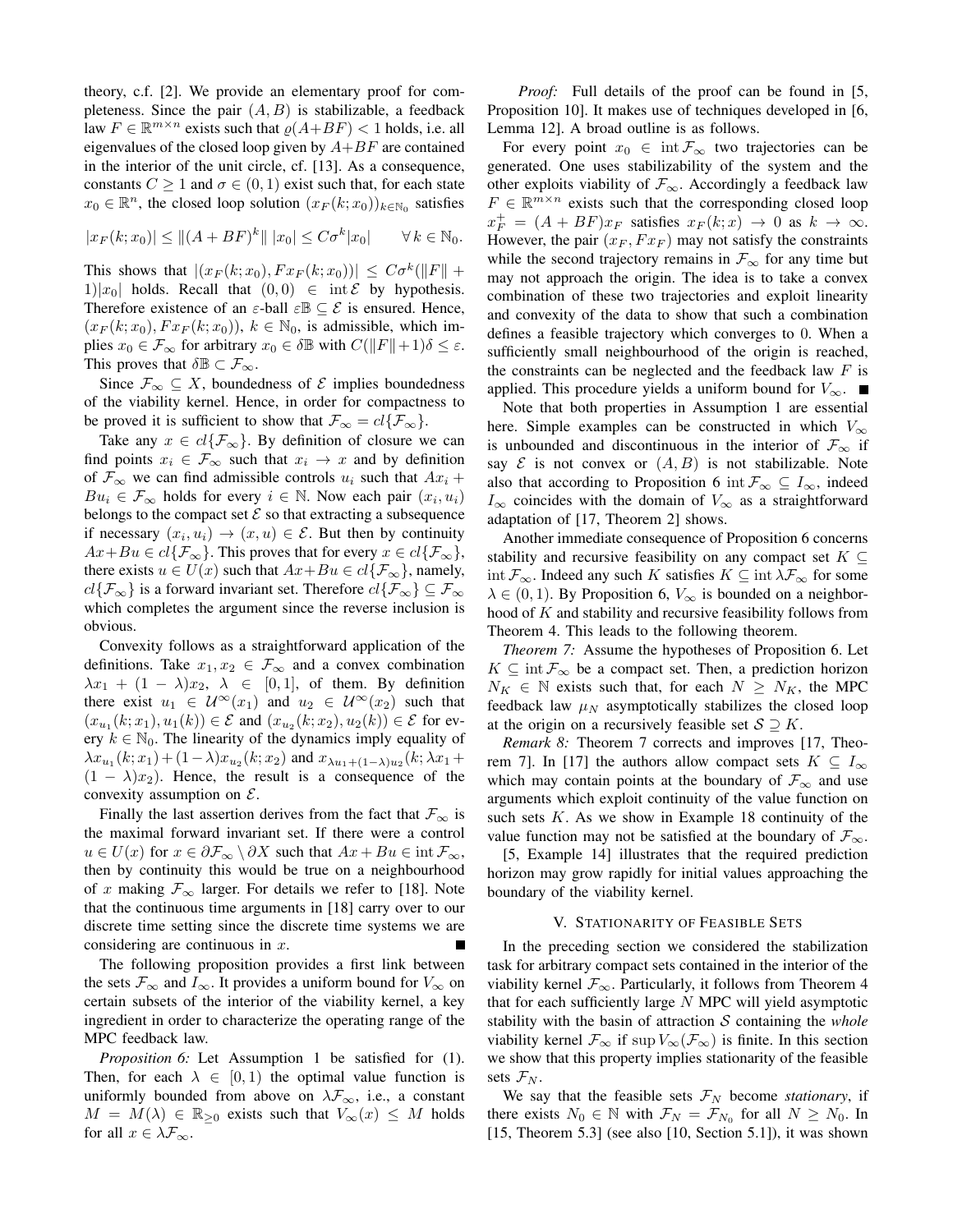that stationarity of the feasible sets is sufficient for recursive feasibility of  $\mathcal{F}_{\infty}$  for all optimization horizons  $N \geq N_0 + 1$ . In the following theorem we show that it is also necessary for  $V_{\infty}$  being bounded on the viability kernel  $\mathcal{F}_{\infty}$ .

*Theorem 9:* Consider the linear system (1) with positive definite quadratic running costs  $\ell$  and let Assumption 1 be satisfied. Then, if  $V_{\infty}(x) \leq c$  holds for some  $c \in \mathbb{R}_{>0}$  and all  $x \in \mathcal{F}_{\infty}$ , the feasible sets  $\mathcal{F}_N$  become stationary for some  $N_0 \in \mathbb{N}$ .

*Proof:* By definition  $\mathcal{F}_N \supseteq \mathcal{F}_{\infty}$ . An adaptation of the proof of Proposition 5 shows that  $\mathcal{F}_N$  is a convex set and it is an easy exercise to prove that  $V_N$  is a convex function. We prove the result by showing the existence of  $N_0$  with  $\mathcal{F}_{N_0} =$  $\mathcal{F}_{\infty}$ , which implies stationarity. We proceed by contradiction, i.e., we assume that  $\mathcal{F}_N \supsetneq \mathcal{F}_{\infty}$  holds for every  $N \in \mathbb{N}$ . If  $N \in \mathbb{N}$  is chosen sufficiently large, then for every  $x_0 \in$  $\mathcal{F}_N \backslash \mathcal{F}_\infty$  we have that  $V_N(x_0) > c+2$ . Indeed, any trajectory originating at  $x_0$  cannot reach  $\mathcal{F}_{\infty}$  and in particular remains outside a ball around the origin. Fix a natural number  $N \in \mathbb{N}$ with such property and observe that by convexity of the set  $\mathcal{F}_N$  we may chose  $x \in \mathcal{F}_N \setminus \mathcal{F}_{\infty}$  and  $y \in \partial \mathcal{F}_{\infty}$  such that  $\lambda y + (1 - \lambda)x \in \mathcal{F}_N \setminus \mathcal{F}_{\infty}$  for all  $\lambda \in (0, 1)$ . This implies the inequalities  $V_N(\lambda y + (1 - \lambda)x) > c + 2$  for all  $\lambda \in (0, 1)$ and  $V_N(y) \leq V_\infty(y) \leq c$ . Then, for all  $\lambda \in (0, 1)$ , convexity of  $V_N$  yields

$$
c + 2 < \lambda V_N(y) + (1 - \lambda)V_N(x) \leq \lambda c + (1 - \lambda)V_N(x).
$$

For  $\lambda$  sufficiently close to 1 we obtain the desired contradiction since  $V_N(x)$  is bounded.

The converse is not true in general as shown in the following Example 10.

*Example 10:* Consider the discrete time system given by

$$
x^+ = 2x + u
$$
 with constraint set  $\mathcal{E} := [-1, 1] \times [-1, 1]$ .

Since every  $x \in X = [-1, 1]$  is a controlled equilibrium  $(u = -x)$   $\mathcal{F}_{\infty} = X$  and, thus,  $\mathcal{F}_{N} = \mathcal{F}_{\infty}$  actually holds for every  $N \in \mathbb{N}$ . Yet, for any positive definite quadratic cost  $V_{\infty}$  fails to be bounded on  $\partial \mathcal{F}_{\infty}$  and grows unboundedly for  $x \to \partial \mathcal{F}_{\infty}$ , as the following computation shows.

If  $x_0 = 1$  the only admissible control sequence u is  $u \equiv$  $-1$  for every time instant. Indeed  $x_u(k; 1) = 1$  for every  $k \in \mathbb{N}$ . Therefore as soon as we define a cost say  $\ell(x, u) =$  $x^2$  we have that  $V_{\infty}(1) = +\infty$ . The point  $x_0 = -1$  has a similar behaviour. Every other initial point  $x_0 \in (-1, 1)$  $X \setminus \{1, -1\}$ , different from 1 and  $-1$ , can be controlled to zero in finite time by

$$
u_{x_0}(k) = -\operatorname{sign}(x_{u_{x_0}}(k; x_0)) \min\{2|x_{u_{x_0}}(k; x_0)|, 1\}.
$$

However, the closer  $x_0$  to 1 or  $-1$ , the longer it will take before an interval of the form  $[-\delta, \delta]$  for  $\delta \in (0, 1)$  can be reached. Hence, as  $x_0 \to 1$  or  $x_0 \to -1$ , the value function  $V_{\infty}(x_0)$  tends to  $+\infty$ .

If the infinite horizon optimal value function were continuous on  $\mathcal{F}_{\infty}$ , stationarity, as proven in Theorem 9, would be fulfilled as soon as the condition  $I_{\infty} = \mathcal{F}_{\infty}$  is verified. Continuity of the value function is also important for other applications in MPC, such as robustness, cf. [7].

# VI. CONTINUITY OF  $V_{\infty}$

For the reasons just mentioned, the goal of this section is to deduce sufficient conditions for continuity of the value function  $V_{\infty}$ . To this end, we first derive lower semicontinuity and then give a sufficient condition for upper semicontinuity.

*Proposition 11:* Consider linear systems (1) and quadratic running costs  $\ell : \mathbb{R}^n \times \mathbb{R}^m \to \mathbb{R}_{\geq 0}$ . Let Assumption 1 be satisfied. Then, the value function  $V_{\infty}: \mathbb{R}^n \to \mathbb{R} \cup \{+\infty\}$ is convex and lower semicontinuous on  $\mathcal{F}_{\infty}$  and continuous on int $\{\mathcal{F}_{\infty}\}\$ . In particular,  $V_{\infty}(\cdot)$  is strictly increasing on every ray starting from the origin and the estimate  $V_{\infty}(\lambda x) \leq$  $\lambda V_{\infty}(x)$  holds for every  $\lambda \in [0,1]$  and  $x \in \mathbb{R}^n$ .

*Proof:* To show that  $V_{\infty}(\cdot)$  is a convex function is an easy exercise. Proposition 6 implies  $V_\infty(x) < \infty$  for each  $x \in \text{int}\{\mathcal{F}_{\infty}\}.$  Hence,  $V_{\infty}(\cdot)$  is continuous on the interior of its convex domain int $\{\mathcal{F}_{\infty}\}\)$ . It remains to show that  $V_{\infty}(\cdot)$ is lower semicontinuous on  $\partial \mathcal{F}_{\infty}$ , i.e., that

$$
\liminf_{y \to x, y \in \mathcal{F}_{\infty}} V_{\infty}(y) \ge V_{\infty}(x)
$$
\n(11)

holds for every  $x \in \partial \mathcal{F}_{\infty}$ . Take a sequence  $(x_i)_{i \in \mathbb{N}_0}$  $\mathcal{F}_{\infty}$  such that  $x_i \rightarrow x$  and  $\liminf_{\mathcal{F}_{\infty}\ni y\rightarrow x}V_{\infty}(y)$  $\lim_{i\to+\infty}V_{\infty}(x_i)$ . If  $V_{\infty}(x_i) \to +\infty$  the result is obvious. We assume then, without loss of generality, that control sequences  $u_i \in \mathcal{U}^{\infty}(x_i)$ ,  $i \in \mathbb{N}_0$ , exist, satisfying  $J_{\infty}(x_i, u_i) \leq V_{\infty}(x_i) + \varepsilon$ , for some  $\varepsilon > 0$ . Let  $N \in \mathbb{N}$  be given. Then, taking a subsequence if necessary, we have that  $u_i \to u \in \mathcal{U}^N(x)$  for the truncated sequence  $u_i \in \mathcal{U}^N(x_i)$ . Compactness of the constraint set  $\mathcal E$  (Assumption 1) was used in order to conclude this convergence — at least for a subsequence if necessary. Continuity of  $J_N(\cdot, \cdot)$  implies

$$
V_N(x) \leq J_N(x, u) = \lim_{i \to \infty} J_N(x_i, u_i)
$$
  
\n
$$
\leq \liminf_{i \to \infty} J_\infty(x_i, u_i) \leq \lim_{x_i \to x} V_\infty(x_i) + \varepsilon.
$$

Since the right hand side of this inequality does not dependent on N and  $\varepsilon > 0$  was chosen arbitrarily, the desired Inequality (11) holds which implies lower semicontinuity.  $\blacksquare$ 

*Remark 12:* The assumptions of Proposition 11 can be weakened to requiring only convexity of the running costs  $\ell : \mathbb{R}^n \times \mathbb{R}^m \to \mathbb{R}_{\geq 0}.$ 

Proposition 11 tells us that in order to prove continuity of  $V_{\infty}$  only upper semicontinuity has to be established. Observe at the outset that in dimension  $n = 1$ , when V:  $\mathbb{R} \to \mathbb{R} \cup \{+\infty\}$ , upper semicontinuity is given for free by convexity. However, convexity is no longer sufficient when the dimension increases. The following theorem provides a sufficient condition in order to ensure continuity of the value function  $V_{\infty}$  also on  $\partial \mathcal{F}_{\infty}$ . Explanations on set-valued analysis and a discussion of this condition are given in Appendix A and B, respectively.

*Theorem 13:* Suppose that the set-valued map

$$
x \rightsquigarrow G(x) := \{ u \in U(x) : Ax + Bu \in \mathcal{F}_{\infty} \},
$$
 (12)

 $x \in \mathcal{F}_{\infty}$ , is continuous. Then, the value function  $V_{\infty}$  is continuous on  $\mathcal{F}_{\infty}$ .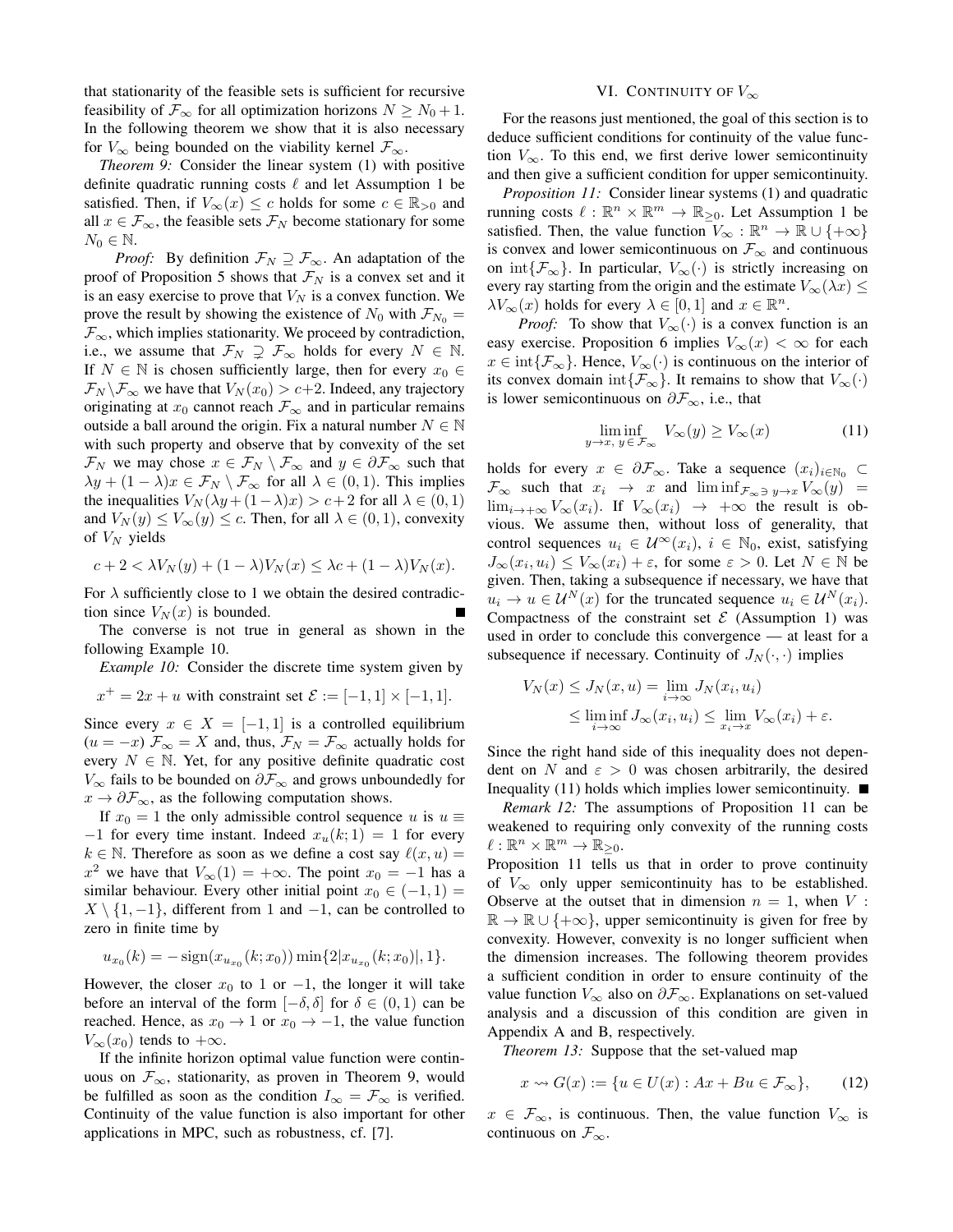*Proof:* Observe that it is sufficient to show that

$$
\limsup_{y \to x, y \in \mathcal{F}_{\infty}} V_{\infty}(y) \leq V_{\infty}(x) \qquad \forall x \in \partial \mathcal{F}_{\infty}.
$$

Hence, pick  $x \in \partial \mathcal{F}_{\infty}$ . Again, we notice that if  $V_{\infty}(x) =$  $+\infty$  we are done. We assume henceforth that  $V_{\infty}(x) < +\infty$ . In this case, the dynamic programming principle implies the existence of  $N_0 \in \mathbb{N}$  and  $u \in \mathcal{U}^{N_0}(x)$  such that

$$
V_{\infty}(x) + \varepsilon \ge \sum_{k=0}^{N_0 - 1} \ell(x_u(k; x), u(k)) + V_{\infty}(x_u(N_0; x))
$$
 (13)

for some  $\varepsilon > 0$ ,  $x_u(k; x) \in \partial \mathcal{F}_{\infty}$ ,  $k = 0, ..., N_0 - 1$ , and  $x_u(N_0; x) \in int\{\mathcal{F}_{\infty}\}.$ 

Now, take any  $z \in \partial \mathcal{F}_{\infty}$  and  $y \in \mathcal{F}_{\infty}$ . By hypothesis the map (12) is continuous at z, so that for every  $u_z \in U(z)$  with  $Az + Bu_z \in \mathcal{F}_{\infty}$ , and  $y \to z$ , there exists  $u_y \in G(y)$  such that  $u_y \to u_z$ . Observe that in particular  $G(y) \neq \emptyset$ , for every  $y \in \mathcal{F}_{\infty}$ , by definition of  $\mathcal{F}_{\infty}$ . In the following calculation we use this fact for  $z = x_u(k; x)$  setting  $u(k) = u_z$  for  $k = 0, \ldots, N_0 - 1.$ 

lim sup  $\limsup_{y\to x, y\in \mathcal{F}_{\infty}} V_{\infty}(y)$  $\leq$  lim sup  $\{ \ell(y, u_y) + V_\infty(Ay + Bu_y) \}$  $y\rightarrow x, y\in \mathcal{F}_{\infty}$  $\leq$  lim sup  $\ell(y, u_y)$  + lim sup  $V_{\infty}(Ay + Bu_y)$  $y{\rightarrow}x$  ,  $y{\in}{\mathcal F}_\infty$  $y\rightarrow x, y\in \mathcal{F}_{\infty}$  $= \ell(x, u(0)) +$  $\limsup_{y \to Ax + Bu(0), y \in \mathcal{F}_{\infty}} V_{\infty}(y)$  $\leq$  . . .  $\leq$  $\sum_{n=1}^{N_0-1}$  $k=0$  $\ell(x_u(k; x), u(k)) + \limsup_{y \to x_u(N_0; x), y \in \mathcal{F}_{\infty}} V_{\infty}(y)$ =  $\sum_{n=1}^{N_0-1}$  $\ell(x_u(k; x), u(k)) + V_\infty(x_u(N_0; x)) \overset{(13)}{\leq} V_\infty(x) + \varepsilon.$ 

In the last equality we used continuity of the value function in the interior of  $\mathcal{F}_{\infty}$  to conclude that  $\limsup_{y \to x_u(N_0; x), y \in \mathcal{F}_{\infty}} V_{\infty}(y) = V_{\infty}(x_u(N_0; x)).$ 

 $_{k=0}$ 

## VII. AN ILLUSTRATIVE EXAMPLE

In this section we illustrate several of our results by means of an example in which the value function  $V_{\infty}$  is continuous and uniformly bounded on the viability kernel  $\mathcal{F}_{\infty}$ . This is used in order to illustrate the assertions of Proposition 5 and Theorem 9, i.e., it is demonstrated that the trajectory leaves the boundary of  $\mathcal{F}_{\infty}$  only after touching the boundary of the constraint set X and that the feasible sets  $\mathcal{F}_N$  become stationary. Furthermore, the forward invariant neighbourhood  $\mathcal N$  of the origin from the proof of Proposition 2 is constructed explicitly. Due to space restrictions we present most of our results only graphically.

*Example 14:* Consider the constrained linear system

$$
\left(\begin{array}{c} x_1^+ \\ x_2^+ \end{array}\right) = \left(\begin{array}{cc} 1 & 1.1 \\ -1.1 & 1 \end{array}\right) \left(\begin{array}{c} x_1 \\ x_2 \end{array}\right) + \left(\begin{array}{c} 0 \\ 1 \end{array}\right) u
$$

with  $(x_1, x_2) \in X := [-1, 1] \times [-1, 1]$  and  $u \in U := [-1, 1]$ . The running costs are defined as  $\ell(x, u) := |x|^2 + |u|^2$ , i.e. the



Fig. 1. (left): Representation of two trajectories (dotted curves in red) for the system with control  $u = 1$  at each step, starting at  $(1, 0)$  and Γ. The feasible set  $\mathcal{F}_1$  in white,  $\mathcal N$  in yellow (oval shaped). (right): The constraints defining  $\mathcal{F}_1$  (blue) and  $\mathcal{F}_2$  (yellow) intersect in  $\Omega$  (on the half space  $x_2 \leq 0$ ). Analogously  $\Gamma$  is defined as intersection of  $\mathcal{F}_2$  and  $\mathcal{F}_3$ (red,  $\mathcal{F}_3 = \mathcal{F}_{\infty}$ ).  $\Theta$  is the intersection with the line  $x_1 = 1$ .

matrix  $Q$  and  $R$  are taken equal to the identity matrix and  $N = 0$ .

Assumption 1 is fulfilled for Example 14. First,  $\mathcal N$  is constructed. To this end, the unique symmetric and positive definite solution  $P$  of the discrete algebraic Riccati equation

$$
P = AT PA - AT PB(R + BT PB)-1BT PA + Q
$$

is computed. This yields the value function  $V_{\infty}(x) = x^T P x$ of the unconstrained problem. The corresponding optimal feedback law is given by  $Fx := -(R + B^T P B)^{-1}B^T P A x$ , see, e.g., [3, Section 10.2]. Next, the number

$$
\rho := \min \left\{ \min_{x \in \{x \colon Fx \in \partial U\}} V_{\infty}(x) , \min_{x \in \partial X} V_{\infty}(x) \right\}.
$$

is computed. Then, by convexity arguments, the level set  $V^{-1}[0, \rho]$  is our desired set N, cf. Figure 1 (left).

The feasible sets  $\mathcal{F}_N$ ,  $N \in \mathbb{N}$ , can be explicitly determined and the equality  $\mathcal{F}_3 = \mathcal{F}_{\infty}$  can be shown. We observe that the system is symmetric on opposite quadrants, i.e.  $A(-x)$  +  $B(-u) = -(Ax + Bu)$  and that the point  $(1,0)$  can be steered into N in four steps with controls  $u(0) = \ldots =$  $u(3) = 1$ , see also Figure 1 (left).

Define the points  $\Omega$ , Γ and  $\Theta$  as in Figure 1 (right). The only control that renders points on the boundary of  $\mathcal{F}_3$ feasible is  $u = 1$ , on the half space  $x_2 \leq 0$ , and  $u = -1$ on the half space  $x_2 \geq 0$ . Points on the segment joining  $(-1, 0)$  and  $\Omega$  can be mapped into  $(-1, 0)$ . In particular  $(\Omega, 1)^+ = (-1, 0)$ . Points on the segment  $\overline{\Omega}$  are mapped into  $\overline{(-1,0)\Omega}$  and  $(\Gamma,1)^+ = \Omega$  as illustrated by Figure 1(a). Finally the segment  $\overline{\Gamma\Theta}$  is mapped into  $\overline{\Omega\Gamma}$ .

The above calculations show that Proposition 5 applies to this example. A more careful computation shows that the number of steps required to reach the origin is at most six, cf. Figure 2. Thus  $I_{\infty} = \mathcal{F}_{\infty}$  and indeed  $\mathcal{F}_3 = \mathcal{F}_{\infty}$ . Finally, continuity of  $V_{\infty}$  always holds in  $\mathbb{R}^2$  cf. Proposition 17.

## VIII. CONCLUSIONS

We investigated recursive feasibility and asymptotic stability for linear MPC schemes with state and control constraints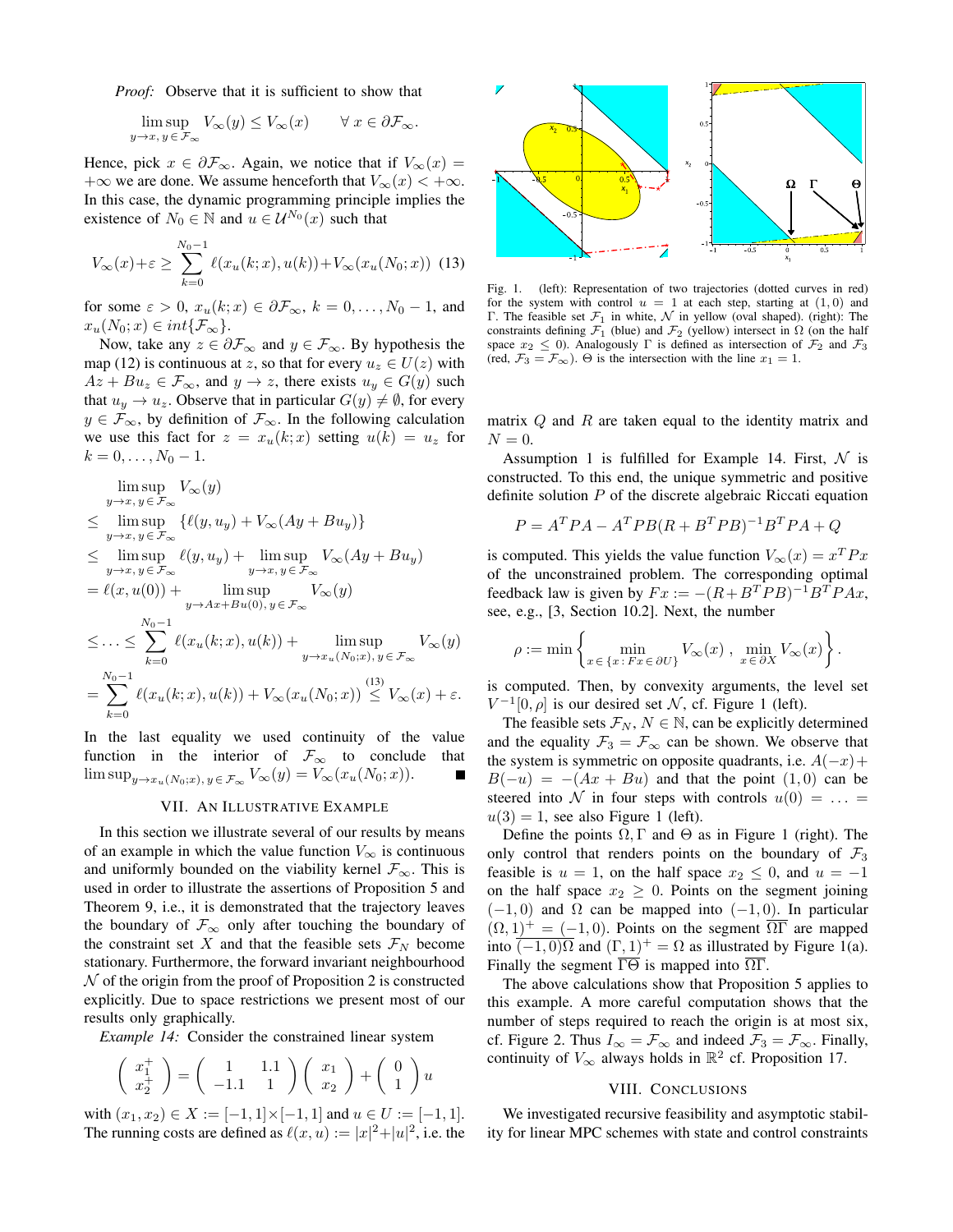

Fig. 2. Number of steps required to reach the origin, from the inner color (1 step) to the outer one (6 steps).

without imposing stabilizing terminal constraints or costs. Choosing positive definite quadratic costs and assuming stabilizability, we have shown that the system is asymptotically stabilized by MPC and that any level set  $V_N^{-1}[0, C]$  is contained in the domain of attraction for sufficiently large optimization horizon  $N$ . This is further extended showing that the basin of attraction  $S$  contains any compact subset of the interior of the viability kernel  $\mathcal{F}_{\infty}$  if N is sufficiently large. Our analysis moreover shows that the whole viability kernel  $\mathcal{F}_{\infty}$  is contained in S if  $V_{\infty}$  is uniformly bounded on  $\mathcal{F}_{\infty}$ . This property, in turn, implies stationarity of the feasible sets  $\mathcal{F}_N$ . This holds in particular when  $V_{\infty}$  is continuous and  $\mathcal{F}_{\infty} = I_{\infty}.$  $x_1 = p$ , where  $x_1 = p$ , where  $x_2 = p$ , where  $x_3 = p$  and  $x_4 = p$ , where  $x_4 = p$ ,  $x_5 = p$ ,  $x_6 = p$ ,  $x_7 = p$ ,  $x_8 = p$ ,  $x_7 = p$ ,  $x_8 = p$ ,  $x_9 = p$ ,  $x_9 = p$ ,  $x_9 = p$ ,  $x_9 = p$ ,  $x_9 = p$ ,  $x_9 = p$ ,  $x_9 = p$ ,  $x_9 = p$ ,  $x_9 = p$ ,  $x_$ 

## ACKNOWLEDGEMENT

We want to thank Daniel Walter for providing Fig. 2.

#### APPENDIX

In this appendix we provide sufficient conditions under which the set-valued map (12) is continuous, which according to Theorem 13 ensures continuity of  $V_{\infty}$ . To this end, some concepts from set-valued analysis are needed, which we define in the first section of this appendix.

#### *A. Set-Valued Analysis*

Let  $Z$  and  $Y$  be metric spaces. A set-valued map from  $Z$ to Y,  $F: Z \rightsquigarrow Y$ , associates a set  $F(z) \subseteq Y$  to each point  $z \in Z$ . We say that F is closed if it has closed set images. Henceforth we assume that  $Y$  is compact and that  $F$  and  $Dom F := \{z \in Z : F(z) \neq \emptyset\}$  are closed.

*Definition 15:* A set-valued map  $F : Z \rightarrow Y$  is called

• upper semicontinuous at  $z \in \text{Dom } F$  if for every  $\epsilon > 0$ there exists  $\delta > 0$  such that

$$
F(z') \subseteq F(z) + \epsilon \mathbb{B} \qquad \forall z' \in z + \delta \mathbb{B} \cap \text{Dom } F.
$$

• lower semicontinuous at  $z \in \text{Dom } F$  if for every  $\epsilon > 0$ there exists  $\delta > 0$  such that

$$
F(z) \subseteq F(z') + \epsilon \mathbb{B} \qquad \forall z' \in z + \delta \mathbb{B} \cap \text{Dom } F.
$$

We say that  $F$  is upper (lower) semicontinuous if it is upper (lower) semicontinuous at every point  $z \in \text{Dom } F$ .

We say that  $F$  is continuous if it is upper and lower semicontinuous on  $Dom F$ . Furthermore, observe that  $F$  is upper semicontinuous if and only if Graph  $F := \{(z, y) \in$ 



Fig. 3. Continuity proof in  $\mathbb{R}^2$ , Theorem 17(*iii*).

*Definition 16:* The upper and lower limit of  $F : Z \rightarrow Y$ at  $z \in Z$  are defined as

$$
\limsup_{z' \to z} F(z') := \{ v \in Y : \liminf_{z' \to z} \text{dist}(v; F(z')) = 0 \},
$$
  

$$
\liminf_{z' \to z} F(z') := \{ v \in Y : \lim_{z' \to z} \text{dist}(v; F(z')) = 0 \}.
$$

In particular the inclusions  $\liminf_{z' \to z} F(z') \subseteq F(z) \subseteq$  $\limsup_{z' \to z} F(z')$  hold. Equalities hold if and only if F is respectively lower and upper semicontinuous. For details of definitions and properties of set-valued maps, we refer the reader to [1].

#### *B. Sufficient Conditions for Continuity of* G *from* (12)

We first observe that continuity of  $x \leftrightarrow U(x)$  is a direct consequence of the definitions. Indeed  $U(x)$  is a section of the compact and convex set  $\mathcal{E}$ . Compactness of  $\mathcal{E}$  also implies, at once, that the graph of  $G(\cdot)$  is closed.

By [1, Proposition 1.5.2], G is continuous at  $x \in \mathcal{F}_{\infty}$ if there exists  $u \in G(x)$  such that  $Ax + Bu \in int\{\mathcal{F}_{\infty}\}.$ In particular, this implies continuity on  $int\{\mathcal{F}_{\infty}\}\)$ . G is also continuous at  $x \in \mathcal{F}_{\infty}$  when  $G(x) = \{u\}$ . Indeed, since G is upper semicontinuous, for any sequence  $x_n \to x$ ,  $x_n \in$  $\mathcal{F}_{\infty} \equiv \text{Dom } G$ , we have that

$$
G(x_n) \subseteq G(x) + \epsilon_n \mathbb{B} = u + \epsilon_n \mathbb{B}, \quad \text{for some } \epsilon_n \downarrow 0.
$$

Therefore any sequence  $(u_n)_{n\in\mathbb{N}}$  with  $u_n \in G(x_n) \neq \emptyset$  will converge to u. Continuity of the set-valued map  $G(\cdot)$ , then, has to be checked only at points  $x \in \partial \mathcal{F}_{\infty}$  for which  $G(x)$ is not a singleton and  $Ax + BG(x) \subseteq \partial \mathcal{F}_{\infty}$ .

*Proposition 17:* Assume that the matrix B has full rank. Then, the map  $G$  from (12) and thus also the value function  $V_{\infty}$  are continuous on the whole feasible set  $\mathcal{F}_{\infty}$  in the following cases:

- (i)  $BU(x)$  is strictly convex for every  $x \in \partial \mathcal{F}_{\infty}$ .
- (*ii*)  $\mathcal{F}_{\infty}$  is strictly convex.
- (*iii*) The state dimension is  $n = 2$  and the constraints are of the form  $\mathcal{E} = X \times U$  for  $X \subseteq \mathbb{R}^2$ ,  $U \subseteq \mathbb{R}^m$ .

*Proof:* The cases (i) and (ii) follow from the considerations before this proposition. Indeed, by our convexity assumptions, for any  $x \in \partial \mathcal{F}_{\infty}$  the intersection  $Ax +$  $BU(x) \cap \mathcal{F}_{\infty} = Ax + BG(x)$  is either a singleton or contains points in int  $\mathcal{F}_{\infty}$ . Those are exactly the situations in which continuity is assured.

For proving (iii), fix  $u \in G(x)$ ,  $x \in \partial \mathcal{F}_{\infty}$  and take a sequence of points  $x_n \in \mathcal{F}_{\infty}$ ,  $n \in \mathbb{N}$ , such that  $x_n \to x$ , as  $n \to +\infty$ . We assume that x is a point for which  $Ax + BU \cap$  $\mathcal{F}_{\infty} \subseteq \partial \mathcal{F}_{\infty}$ , for otherwise  $G(.)$  is continuous and there is nothing to prove.